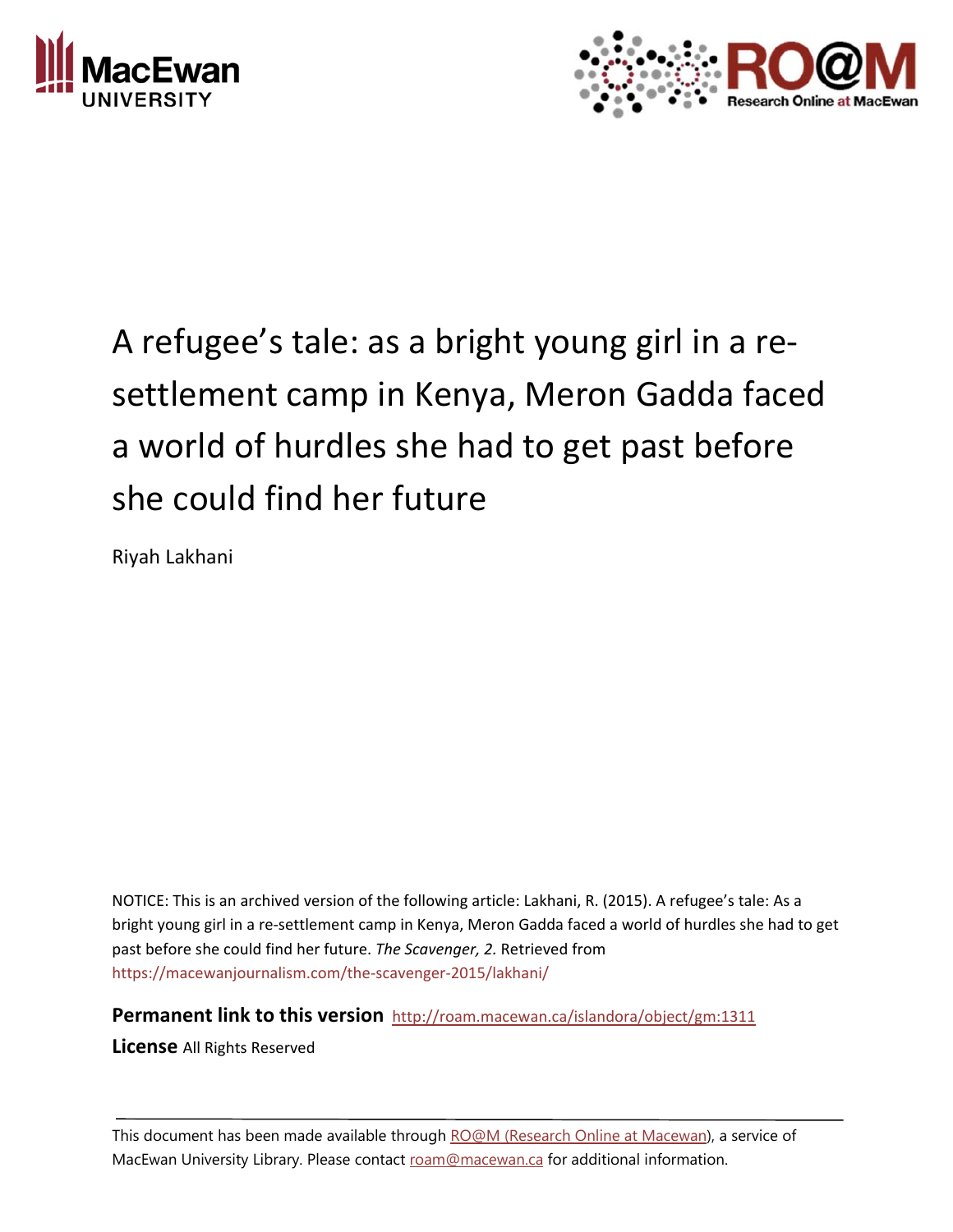## A Refugee's Tale

As a bright young girl in a re-settlement camp in Kenya,

Meron Gadda faced a world of hurdles she had to get past before she could find her future

*By Riyah Lakhani*

*(Photo courtesy UNHCR.org)*



AKUMA CAMP, in the Turkana region of the northeast, is one of the largest refugee settlements in Kenya. Approximately 180,000 people from neighbouring East African countries call Kakuma home. It was set up in 1991 by the Kenyan government, and reflects the in-between life of its people. Mud huts with aluminum roofs fall in neat lines, with all 180,000 people lined up neatly

and compactly within those lines. But, within the neatly assembled rows, lies the plight of a people who have fled bloodshed, poverty and discrimination, only to live a life of the same uncertainty and poverty.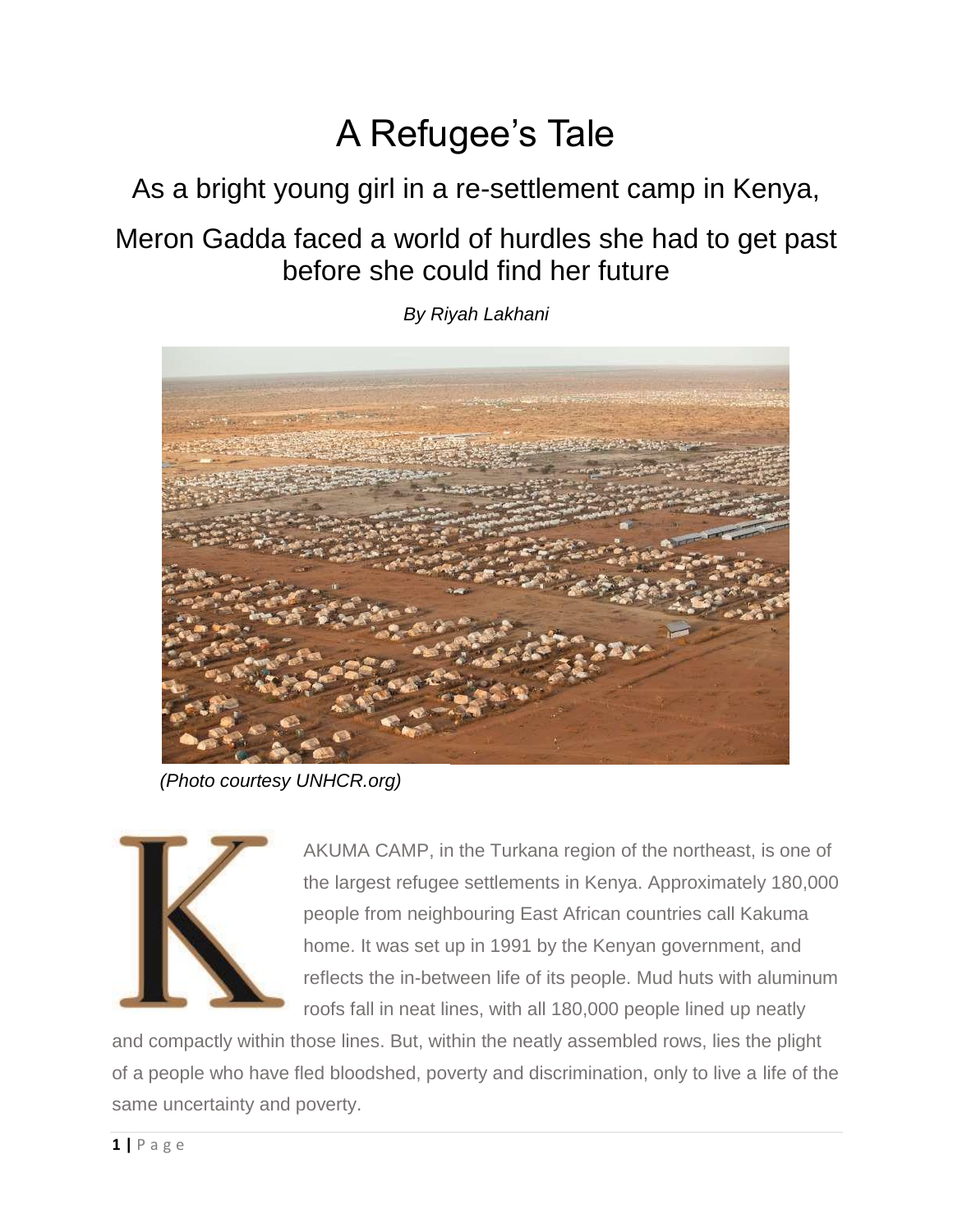In Kakuma, the earth is orange, like the colour of skin tarnished by the plight of the world, used and left alone with no nurturing. It's an earth so malnourished that deep cracks run through it like exposed veins, broken and begging the elements to cure it of its disease. The semi-arid climate makes it ill-suited for agriculture – residents of the camp are dependent on food aid, and getting clean drinking water is a struggle. This is a place where water is given to cattle and sheep, while people die from dehydration. Crime rules. Neighbours kill neighbours with machetes and kerosene lamps, tools that are supposed to make daily life bearable.

Employment is limited, and people are dependent on aid for basic necessities such as food, clean water and clothing. Few people are able to earn an income, either by working for the NGOs in the camp, by money sent from family outside the camps, or by selling extra food from their aid packages. Plumbing is a foreign concept and electricity is a luxury enjoyed by a few wealthy households, which have managed to scrape money together to buy a0020generator. They set themselves up as tiny power companies, and make additional money selling electricity to the handful of houses that can afford to buy it.

The people are limited to the space within the walls of the camp, and a



*Kakuma refugee camp is a parched, crime ridden, temporary home for some 180,000 refugees from Kenya's neighbouring countries.*

pass from the office of the United Nations High Commissioner for Refugees (UNHCR) and the Kenyan government is required if one wants – or needs – to go outside.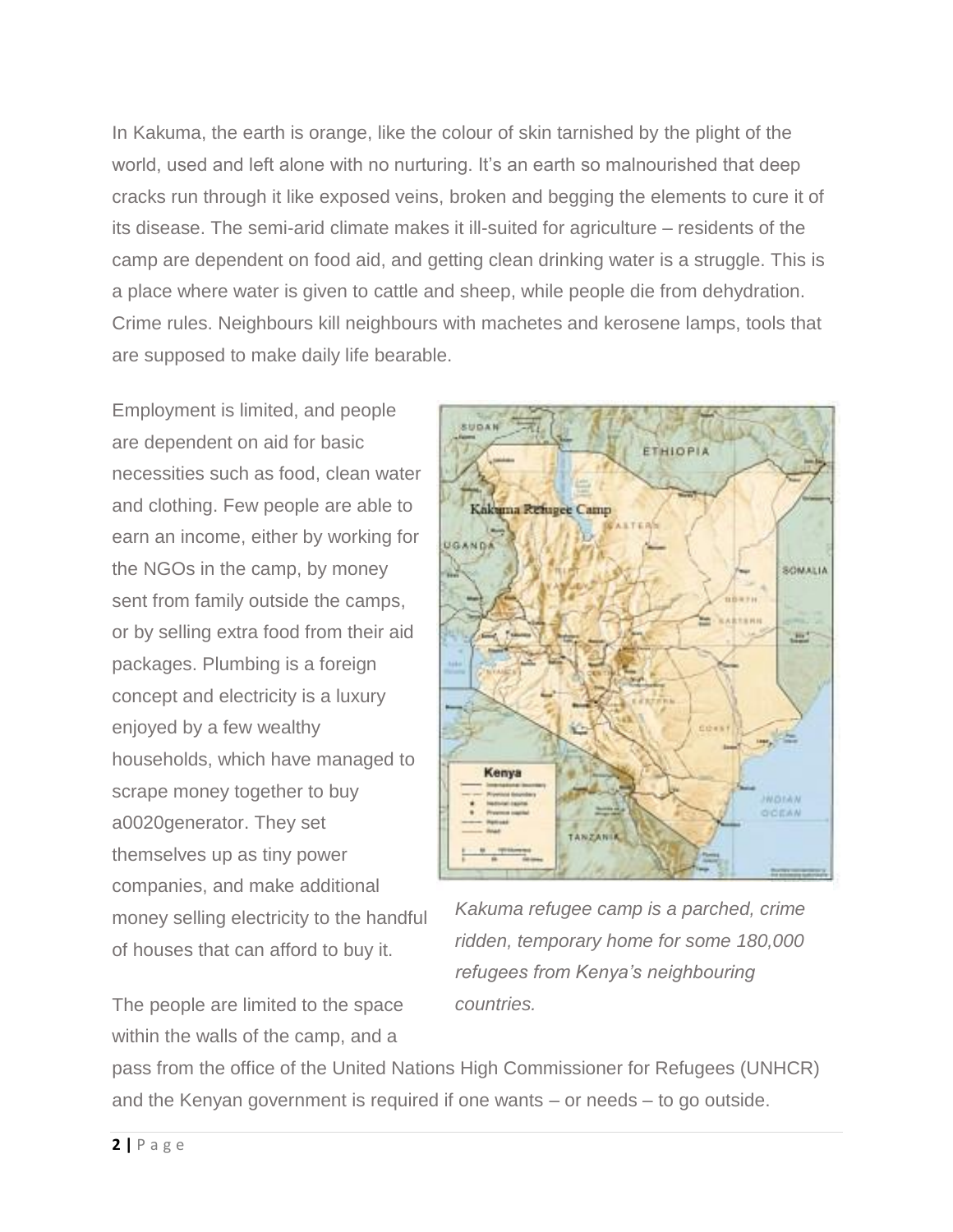Children quickly turn into adults. Their reality and perception of the world is limited to the dust, the heat and the mud huts with aluminum roofs – and the flash flooding when the rains hit. They wear tattered school uniforms, face unemployment and endure daily ethnic violence.

This is all they know, and their reality hits them in the face every time the sun sets on the African horizon.

This is where Meron Gadda's story begins.

## **The beginning**



S MANY Ethiopians have before her, Gadda had to flee her home country at the age of five. Drought, famine and human-rights violations

committed by their own government left many Ethiopians homeless.

no one leaves home unless home is the mouth of a shark you only run for the border when you see the whole city running as well.

## **Home, Warsan Shire**

Gadda's mother died giving birth. Her father is rumoured to be a political prisoner. She doesn't know whether he's alive. As an orphan, she only had shelter provided by a family friend, a woman who had promised she would take care of Gadda if anything happened to her mother.

A girl with no family, Gadda is accustomed to calling people close to her "sister," "brother," "aunty" or "uncle." This is a sign of respect and a coping mechanism, and perhaps a way of creating a family where there was none.

"Because I don't have family, it was hard," she says. "I don't have a mum and dad to talk to about how I feel. My aunty raised me and she was super rude. She wasn't a nice woman."

"Aunty" accused Gadda of being responsible for her mother's death. She forced Gadda to work at her hotel, where Gadda was required to clean, cook and serve the guests. This was not required of Aunty's two sons, who were around Gadda's age.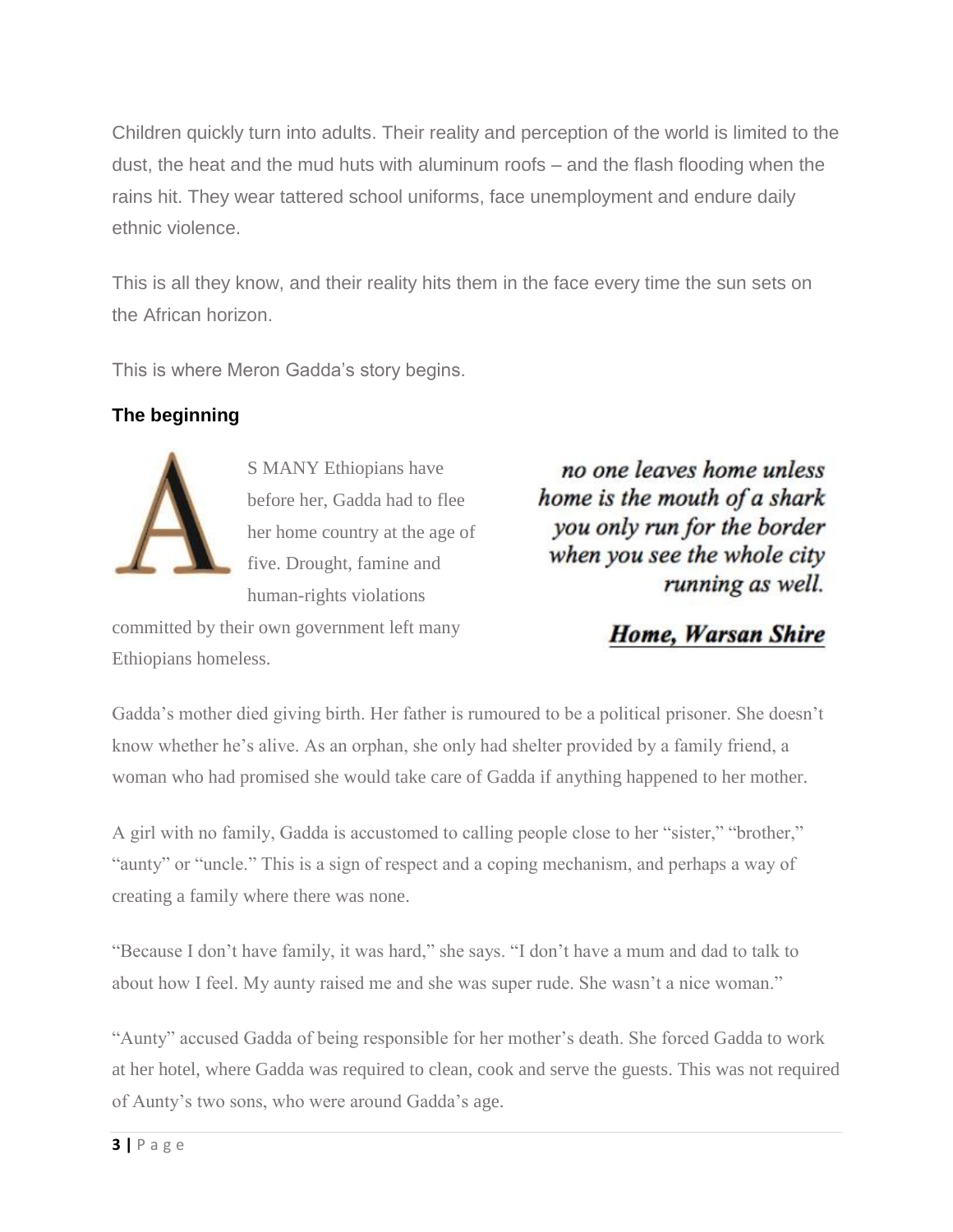She sent her sons to a private school, while Gadda went to one of the local refugee schools and was instructed by inexperienced and incompetent teachers.

Aunty's husband tried to sexually assault Gadda, who was advised not to press charges, to spare her aunt the hurt and embarrassment – and because it could impede Gadda's refugee application process.

"My life was hell. The only thing that I was loving about my life was my education. My education was my life."



Education was was the key to improving her life, and Gadda realized that. Despite being in the "local refugee school" with sub-par educational standards, she worked to educate herself. She recalls her teacher coming to school drunk, and stumbling and slurring his way through the lessons. The serious students had to teach themselves, and the weaker ones would bribe the teachers for passing grades.

Always in the top three students of her class, Gadda soon found she'd had enough of her aunt and her teachers. She moved on to a boarding school, where she would be surrounded by other motivated students and would be free of the tyranny of her aunt's house.

*Meron Gadda understood the importance of her time at Kakuma, but stresses that it's not a place to live.*

She had applied for the school that was opened by actress Angelina Jolie, who also is a UNHCR goodwill ambassador. Though the school was basic by international standards, it was the best in the camp,

and only the top students were accepted.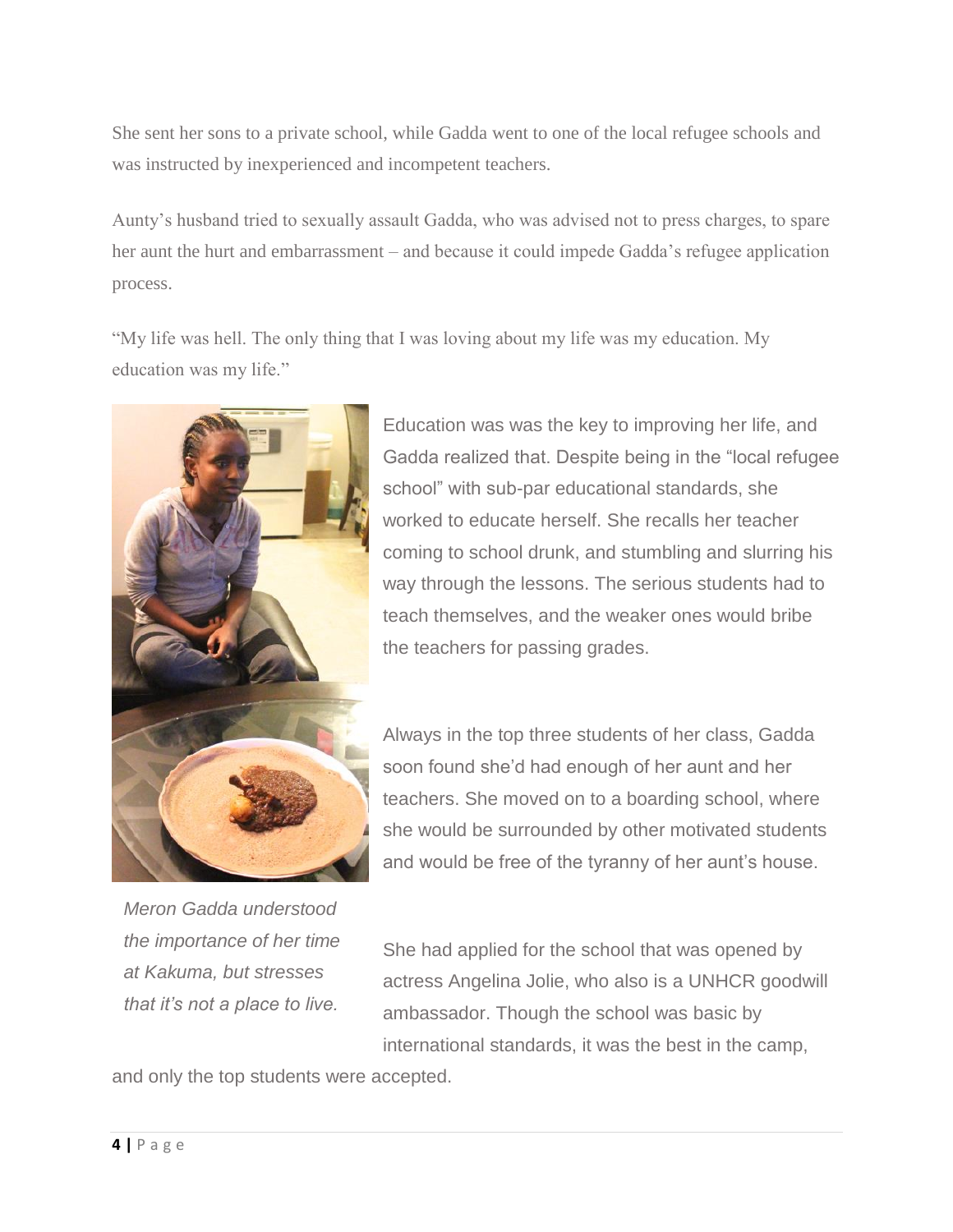Gadda passed her entry test and secured a place in the school.

"Angelina Jolie's boarding school" (as it is called in the camp) gave Gadda a good education, and skills that would help her pass her Grade 8 examination, which is a pivotal point in Kenyan schooling systems. Much like the SATs, the examinations are held simultaneously throughout the country, and are regulated and graded by government-appointed teachers. A failing grade means a student doesn't carry on to high school.

She made friends there and she was happy. But then she got sick. Her digestive system wasn't used to the food at the school, primarily githeri (a mixture of corn and beans in a tomato sauce), maharage (kidney beans), ugali (a dough made from maize flour), and occasionally rice (a luxury in the camp). Gadda's illness caused her to miss so many days that she fell behind. The school was so competitive that it didn't allow room for mistakes, and she had to drop out, and was forced to move back to her aunt's house.

She managed to get funding from her "brother," a local businessman, who paid 7,000 Kenyan shillings (\$91) – all the money he had – for her to take her Standard 8 national exams at a local private school.

She passed with flying colours.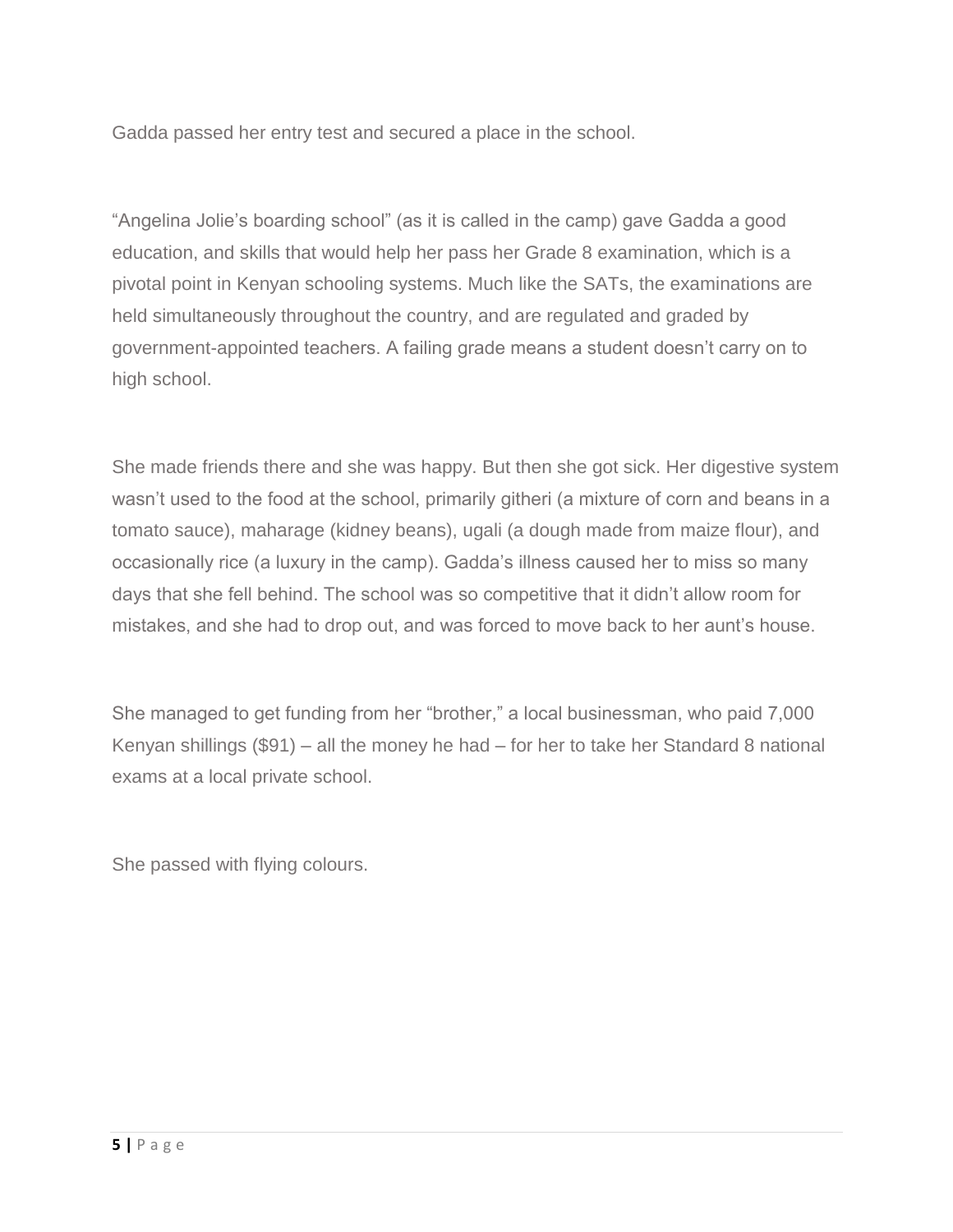#### **Coming to Canada**



NOW 19, GADDA looks back on her life in the camp with a mixture of nostalgia and grief.

you have to understand, that no one puts their children in a boat unless the water is safer than the land

**Home, Warsan Shire** 

"Kakuma is a nice place," she says. "But it's not a good life. It's not a good life to live. If you want to live, you don't live there."

Women risk their lives every day just to collect firewood and water. Abduction, rape, female genital mutilation and child marriage are common. Female education is at a low.

But Gadda says the little things gave her joy, like being with her community and having friends. Time went by and more and more of her friends were granted refugee visas to Europe and North America, and Gadda continually felt as if she were being left behind.

"All my friends forgot about me," she says of those who left ahead of her. "I don't know what it is that they eat, but they just forget me forever ... I really wished that I could just leave. My life was basically school, go home, read, work, go to school. You're doing the same thing every day."

Before long, Gadda got the good news for which she had been longing – her name and her family's name were posted on UNHCR's notification board with a request for interviews. This would be the first step toward getting out and going abroad. She recalls the process as a blur: interviews turned into medical checkups, which turned into hasty goodbyes with loved ones. Before long, Gadda and her family were on a plane headed for Canada.

Jan. 23, 2013, Gadda and her makeshift family stepped onto Canadian soil. They were greeted at the airport in Winnipeg by a government-appointed welcoming committee and were taken to a shelter for refugees. There, in true Canadian fashion, immigrants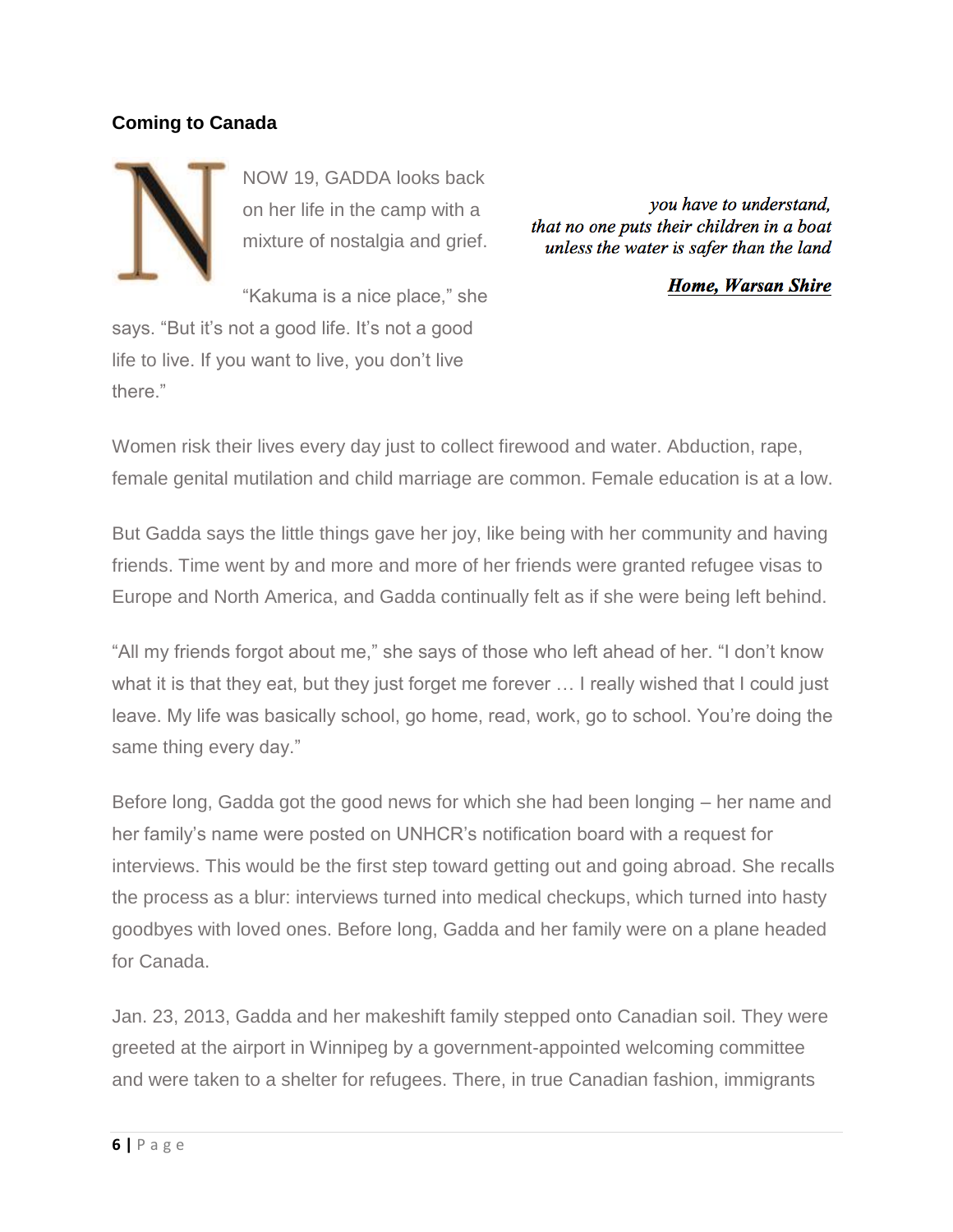from the Philippines, the Middle East and other African nations surrounded her. Gadda wasn't accustomed to North American food and it was the first time that she had seen snow. Making friends was a challenge, too.

Refugees are granted monthly support determined by provincial social assistance rates, which, according to the CIC website, is "the minimum amount needed to cover the most basic food and shelter needs."

Gadda's cheque is a little less than \$850 a month, which is meant to pay rent, groceries and transportation, and miscellaneous expenses. As she was underage, she didn't see any of the money the government granted her. It went directly to her older sister, who didn't pass on the money to her.

Now, she gets the money herself, but it allows her to just scrape by, with nothing left over.

The whole experience has been a blur, she says. After seven months in the country, looking for better opportunity and lower cost of living, she left Winnipeg for Edmonton with friends from Kakuma, whom she considers her brother and sister here. She wants nothing to do with her real sister and legal guardian.

Gadda is upgrading her education at Centre High Campus, but the process hasn't been easy. English classes are mandatory, despite the fact that she came here from Kenya, a country whose national language is English. She was also placed in classes reserved for students who need more attention and help academically. This has been a blow to her self-image. In Kakuma, her identity was based on her academic performance; education was her life. In Canada, like many refugees before her, she had to re-build her identity.